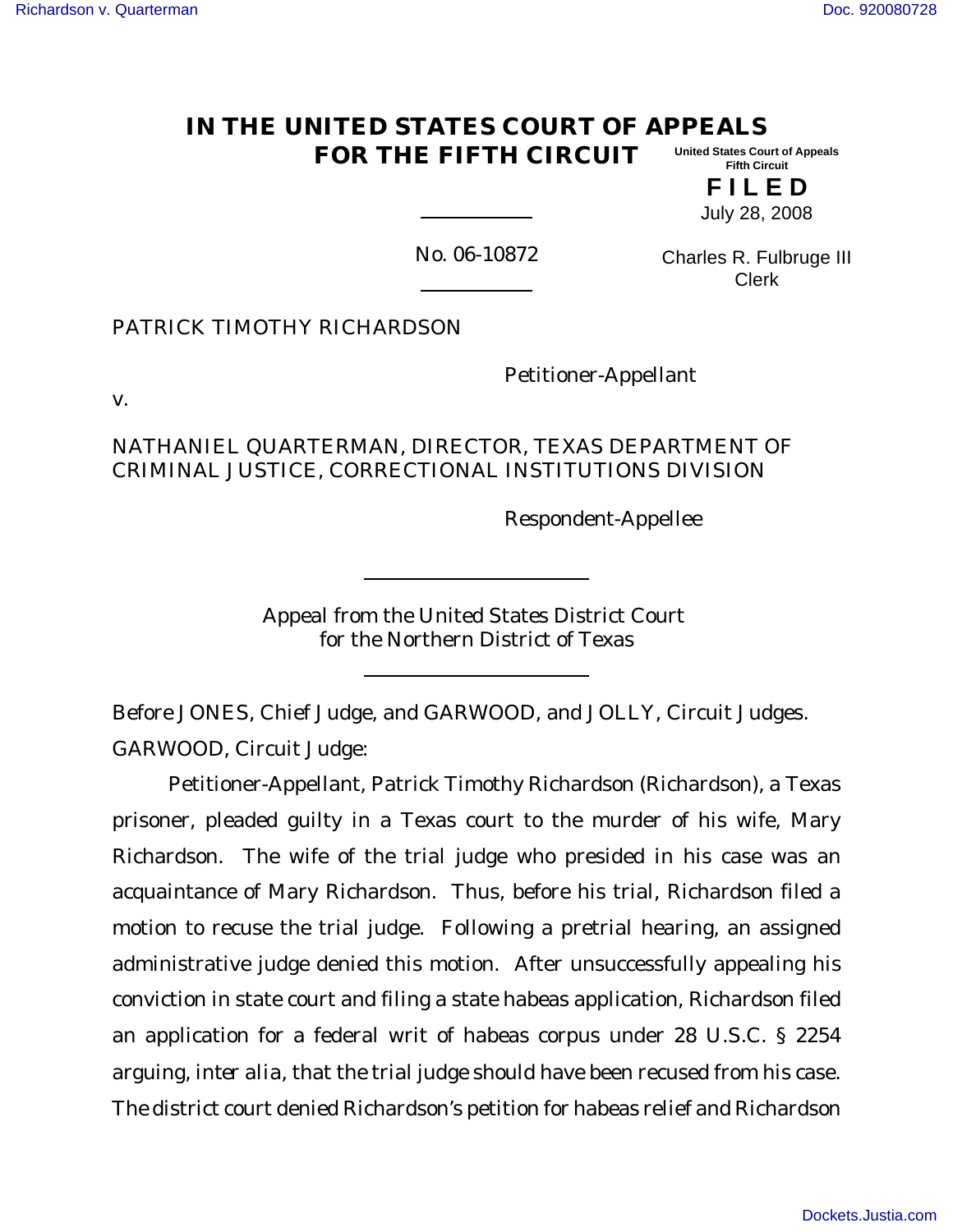now appeals its decision. For the following reasons, we affirm the judgment of the district court.

# **FACTS AND PROCEEDINGS BELOW**

On March 29, 2000, Richardson was indicted in Dallas County, Texas, for the September 19, 1999 murder of his wife, Mary Richardson. Immediately after the murder, Judge King set the bond in Richardson's case. However, the case was assigned to Judge Henry Wade, Jr. a few days later, on Thursday, September 23. On Friday, September 24, 1999, Richardson made a motion in the trial court to recuse Judge Henry Wade, Jr., claiming that the judge's impartiality might reasonably be questioned because his wife, Judge Kristin Wade, was an acquaintance of the murder victim. Both Judge Henry Wade, Jr. and Judge Kristin Wade testified regarding their connections to Mary Richardson in a recusal hearing held in the state trial court on October 8, 1999. Judge Pat McDowell, the presiding administrative judge who conducted the recusal hearing, denied Richardson's request to recuse Judge Henry Wade, Jr.

At the time of Mary Richardson's death, Judge Kristin Wade was a member of the Junior League of Dallas (the Junior League), a volunteer organization with approximately 5,600 members, all Dallas area women. Both she and Mary Richardson served on the Junior League leadership council, which consisted of approximately forty or forty-two members, and met seven or eight times between June 1, 1998 and May 31, 1999, the Junior League's administrative year before Mary Richardson's death.

At the recusal hearing, Judge Kristin Wade testified that she would classify Mary Richardson as more of an acquaintance than a friend, and that their conversations generally centered around Junior League business. She did not know personal details about Mary Richardson, such as the number or names of her children. Furthermore, neither she nor her husband, who are elected judges, received campaign contributions from the deceased. Judge Kristin Wade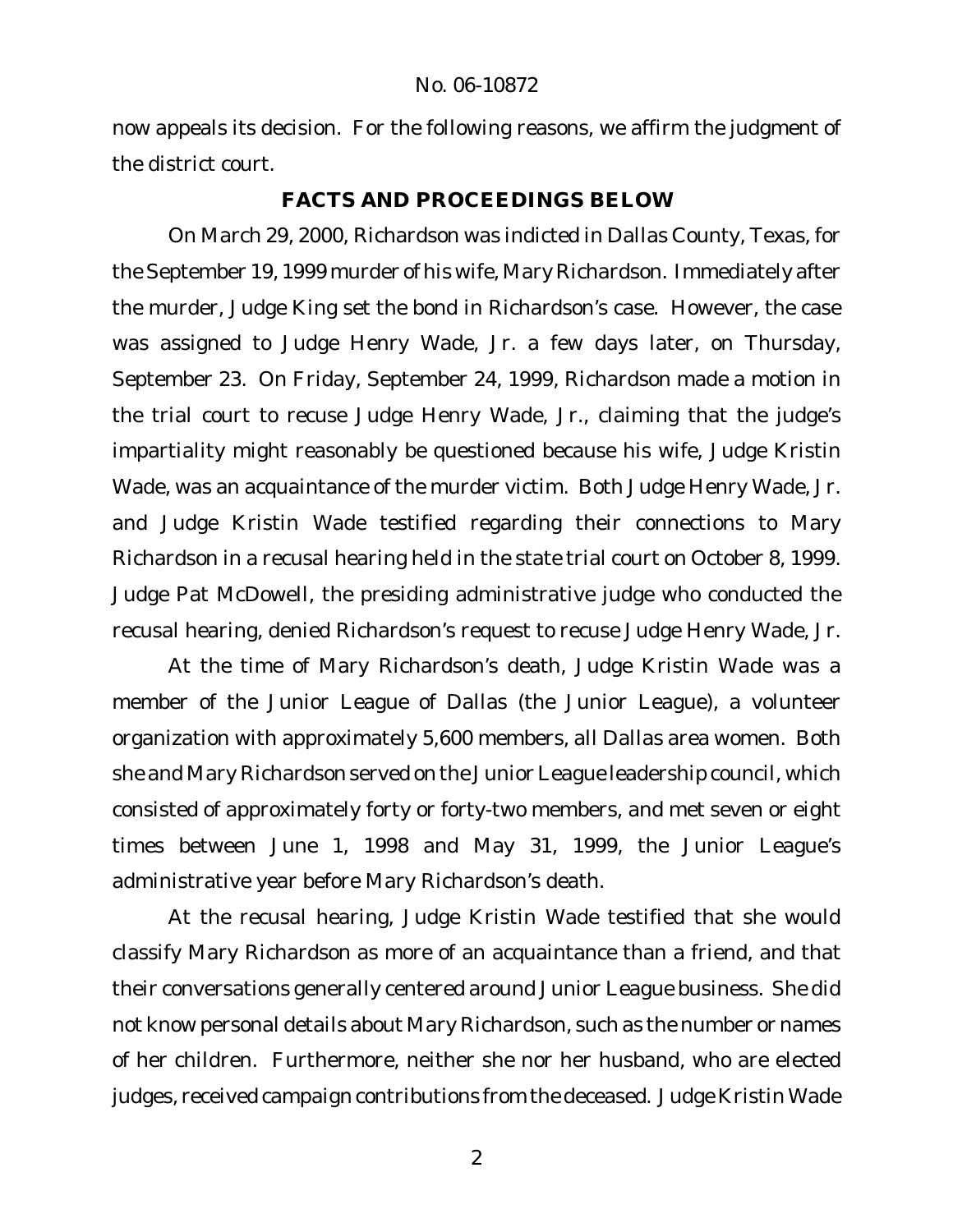also testified that she worked with Mary Richardson at leadership counsel meetings on at least a few occasions. On December 6, 1998, the two women also attended a party at the house of Connie O'Neil, the president of the Junior League at that time. Judge Henry Wade, Jr. attended this party with his wife, and Richardson most likely also attended with Mary Richardson. Judge Kristin Wade testified that both she and her husband most likely met the Richardsons at this party. Judge Kristin Wade testified she had never been to the Richardson home and Mrs. Richardson had never been to her home.

Within a day of when Richardson was arrested for the murder of his wife on Sunday, September 19, 1999, he was released on a \$30,000 bond set by Judge King. Judge Kristin Wade testified that the day after the murder, Monday, September 20, 1999, she discussed Richardson's bond with her husband on the way to work. She denied that they discussed whether the bond amount was set too high or low, although she did admit that at some point, she told her husband that she disapproved of the amount of Richardson's bond. That Monday and Tuesday, about five or six members of the Junior League called Judge Kristin Wade regarding the murder. Several of these callers indicated that they thought Richardson should not be out on bond and that the bond was set too low. On one of those days, Judge Kristin Wade contacted Judge King and an assistant district attorney involved in the case to seek information regarding the bond so that she could answer the callers' questions and know whom she should tell them to contact with their concerns.

On Wednesday, September 22, 1999, Judge Kristin Wade also attended Mary Richardson's funeral and a reception following the funeral at the headquarters of the Junior League. While she first testified that the general consensus at the reception was outrage that Richardson was out on bond, she later stated that, "[she] really [did not] know that there was much bond conversation at all at that particular reception." After Judge Henry Wade, Jr.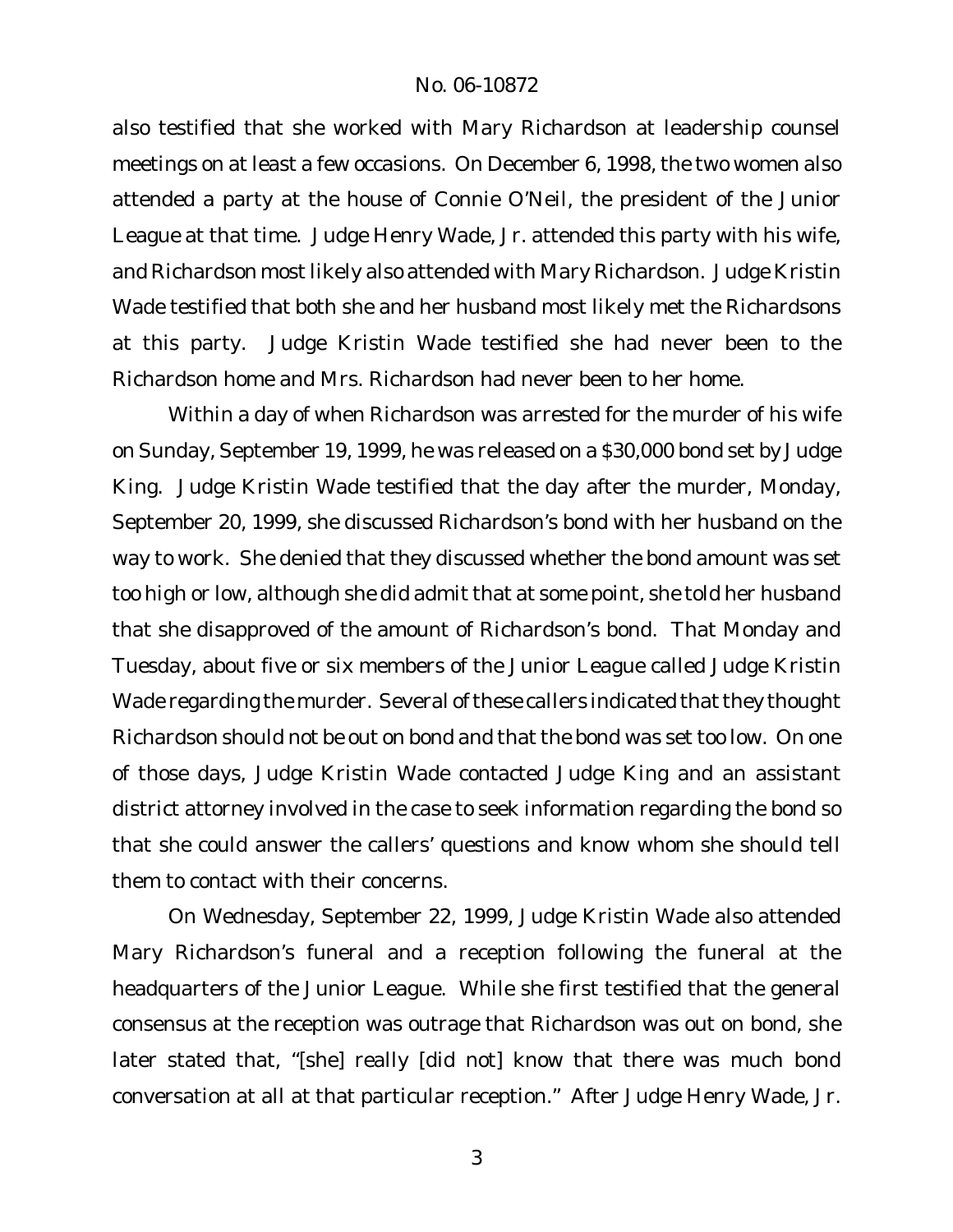was assigned the case on Thursday, September 23, 1999, Judge Kristin Wade called Junior League headquarters, and spoke with Connie O'Neil and maybe one other woman to tell them that no one should call her regarding Richardson because she could no longer discuss the case.

Before he was assigned the case, Judge Henry Wade, Jr. knew of the phone calls his wife had received from Junior League members who were unhappy about Richardson's bond. He was also aware that his wife knew Mary Richardson through the Junior League and that she had attended both her funeral and the following reception at the Junior League. He testified that he did not know either the deceased or Richardson, and that he would not be biased or influenced by the fact that the deceased had been a member of the Junior League with his wife. There is no evidence that Judge Henry Wade, Jr. had ever been in the Richardson home or that either Richardson had ever been in the Wade home.

Other than outlined above, there is no evidence of any relationship or connection between either Richardson and either Wade.

On Tuesday, September 21, 1999, before Judge Henry Wade, Jr. was assigned the case, the district attorney's office presented to him a motion to hold Richardson's bond insufficient. The Thursday morning that the case was assigned to him, Judge Henry Wade, Jr. raised the amount of Richardson's bond from \$30,000 to \$1,000,000 without a hearing and in the absence of Richardson's counsel.

After September 24, 1999, and before trial, Richardson filed a motion to recuse Judge Henry Wade, Jr. Judge Pat McDowell, an administrative judge, held a recusal hearing on October 8, 1999, and denied Richardson's request to recuse. Trial was held in May 2000. At trial, Richardson pleaded guilty, to a jury, to the murder of his wife. After hearing evidence at a trial on punishment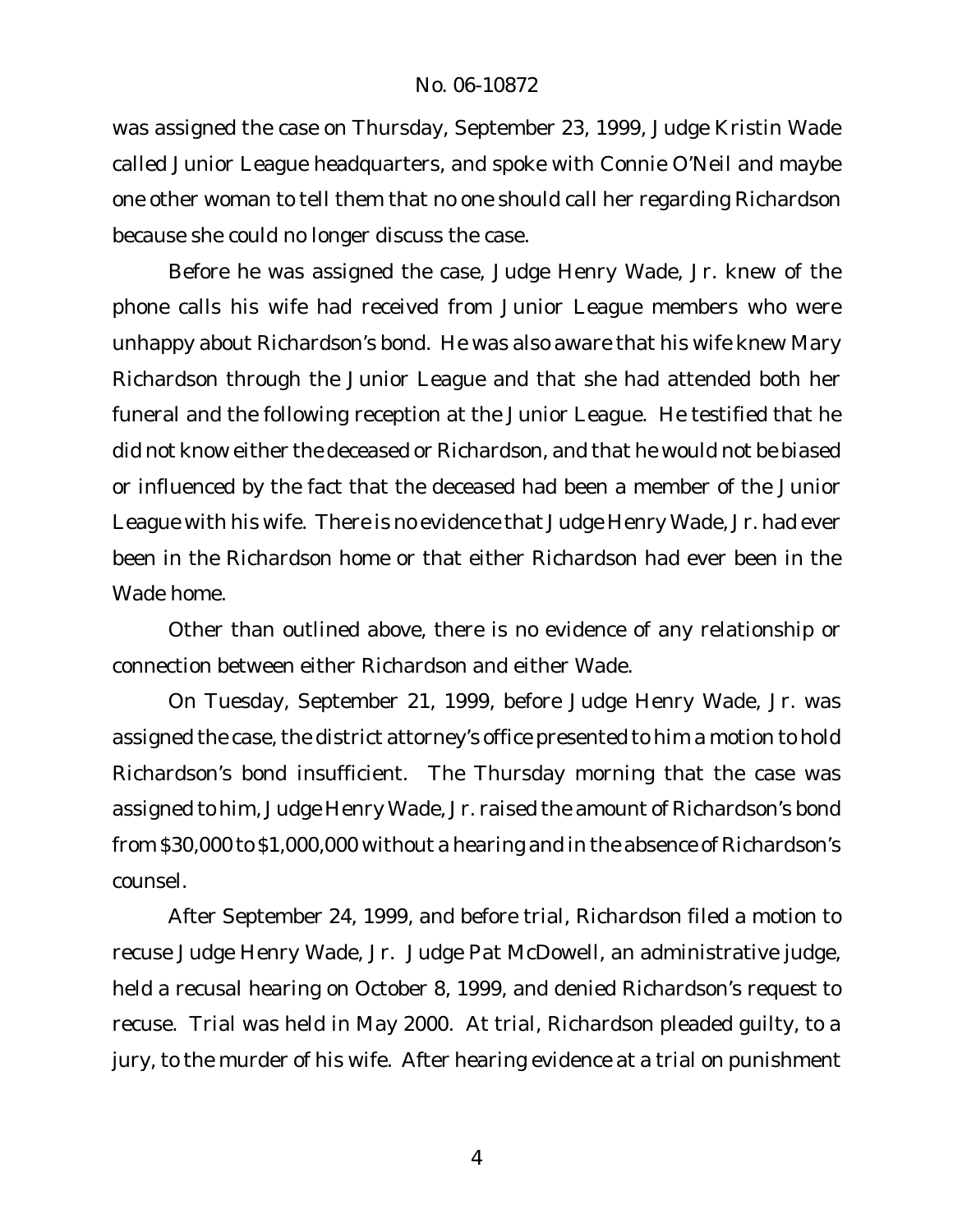the jury convicted Richardson of murder, and assessed him a sentence of sixty years confinement and a fine of \$10,000.

On Richardson's direct appeal, he argued, *inter alia*, that Judge Henry Wade, Jr. was biased and should have been recused because his wife knew the deceased. On August 1, 2002, a Texas appellate court affirmed Richardson's conviction. *Richardson v. State*, 83 S.W.3d 332, 362 (Tex. App.—Corpus Christi 2003, pet. ref'd). It applied the recusal standard set forth in Texas case law, and held that the trial court should have recused Judge Henry Wade, Jr. because the "undisputed evidence"(as outlined by the court of appeals) at the recusal hearing demonstrated that "a reasonable member of the public, knowing all the circumstances involved, would have questions or doubts as to the impartiality of the trial judge." *See id.* at 358-59 (citing *Sears v. Nueces County*, 28 S.W.3d 611, 615 (Tex. App.—Corpus Christi 2000, no pet.) and *Woodruff v. Wright*, 51 S.W.3d 727, 738 (Tex. App.—Texarkana 2001, pet. denied)). The court of appeals also noted that it did not find "that there was any actual bias, prejudice, or partiality on the part of Judge Henry Wade Jr." *Id*. at 359. Finally, the court went on to hold that the failure to recuse Judge Henry Wade, Jr. was harmless error under Texas Rule of Appellate Procedure 44.2. Id. at 360.<sup>1</sup> The court of

Tex. R. App. P. 42.2 provides in relevant part:

"**44.2. Reversible Error in Criminal Cases**

 $1$  With regards to its harmless error analysis, the court of appeals stated, "[c]onsidering the totality of the record, including the fact that the jury assessed Richardson's punishment; the severity of the crime which he committed; and the lack of any showing that the judge did anything during the punishment hearing indicating bias or partiality, we hold that Richardson's substantive rights were not affected, and we further hold, beyond a reasonable doubt, that any error in denying his motion to recuse did not contribute either to his conviction or punishment. Richardson makes no argument that he was harmed and presents no authority with respect to harm." *Richardson*, 83 S.W.3d at 360.

<sup>(</sup>a) *Constitutional Error.* If the appellate record in a criminal case reveals constitutional error that is subject to harmless error review, the court of appeals must reverse a judgment of conviction or punishment unless the court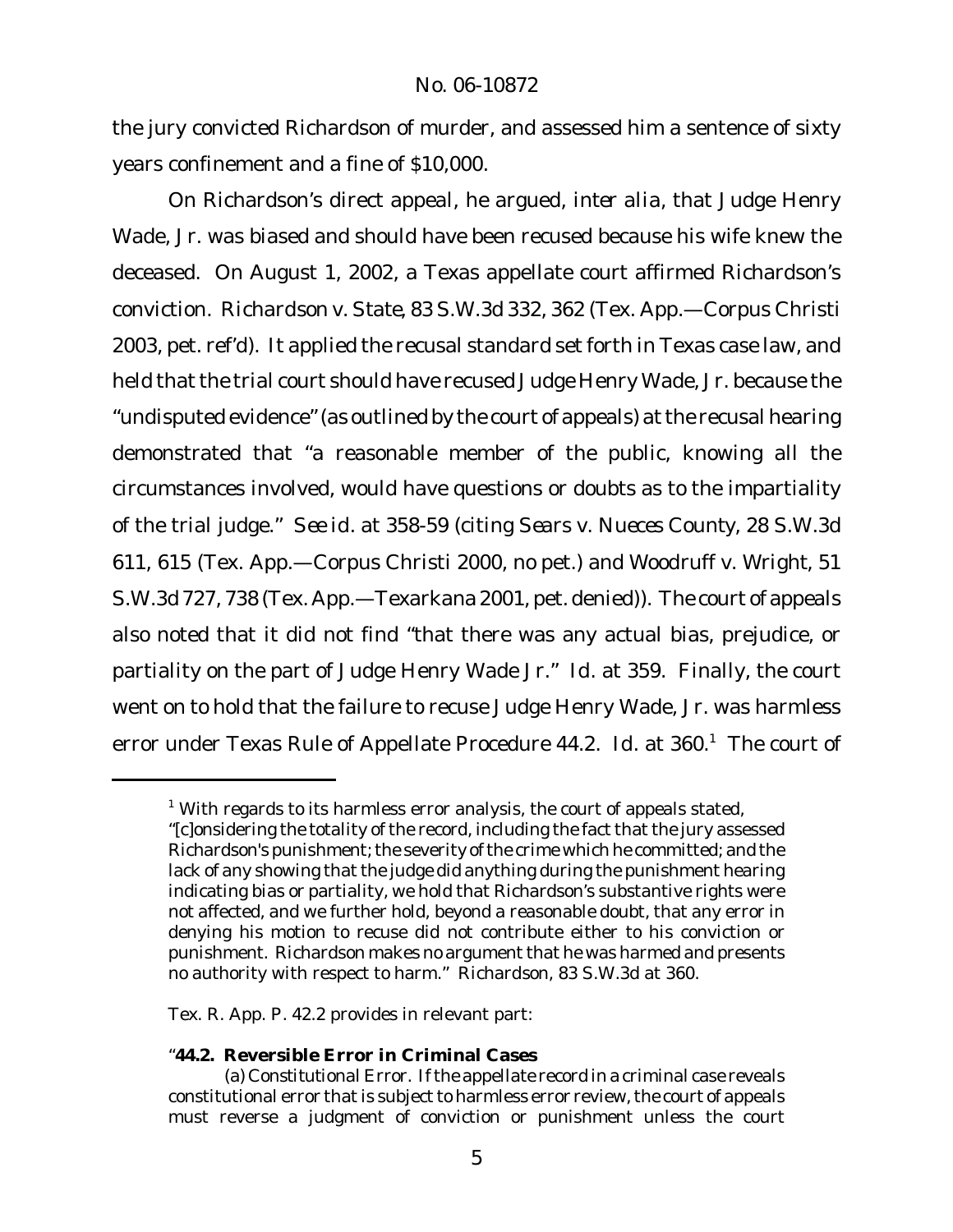appeals denied Richardson's petition for rehearing of its decision, and the Texas Court of Criminal Appeals refused Richardson's petition for discretionary review.

Richardson filed a state habeas application on December 22, 2003, arguing, *inter alia*, that the Texas court of appeals improperly engaged in harmless error analysis and that, in the alternative, the error was not harmless. The state filed a response to this application arguing that Richardson's habeas application should be denied. Richardson also filed a motion requesting that Judge Henry Wade, Jr. be recused from the habeas proceedings, which the trial court granted in an Order of Recusal on February 9, 2004. On February 17, 2004, the trial court denied Richardson's state habeas application, finding that "there [were] no controverted, previously unresolved facts material to the legality of the [Richardson's] confinement which require[d] an evidentiary hearing." Thus, no additional evidentiary hearing was conducted. The Texas Court of Criminal Appeals denied the application without written order on March 31, 2004.

On June 28, 2004, Richardson, proceeding with counsel, filed the instant application for writ of habeas corpus under 28 U.S.C. § 2254. He argued, *inter alia*, that the state appellate court incorrectly applied harmless error analysis, and that its finding that "a reasonable member of the public, knowing all the circumstances involved, would have questions or doubts as to the impartiality" of Judge Henry Wade, Jr. amounted to constitutional structural error, which should have resulted in automatic reversal. *See Richardson*, 83 S.W.3d at 358- 59. He also argued that the error was not harmless and that Judge Henry Wade, Jr. was actually biased.

determines beyond a reasonable doubt that the error did not contribute to the conviction or punishment.

<sup>(</sup>b) *Other Errors*. Any other error, defect, irregularity, or variance that does not affect substantial rights must be disregarded."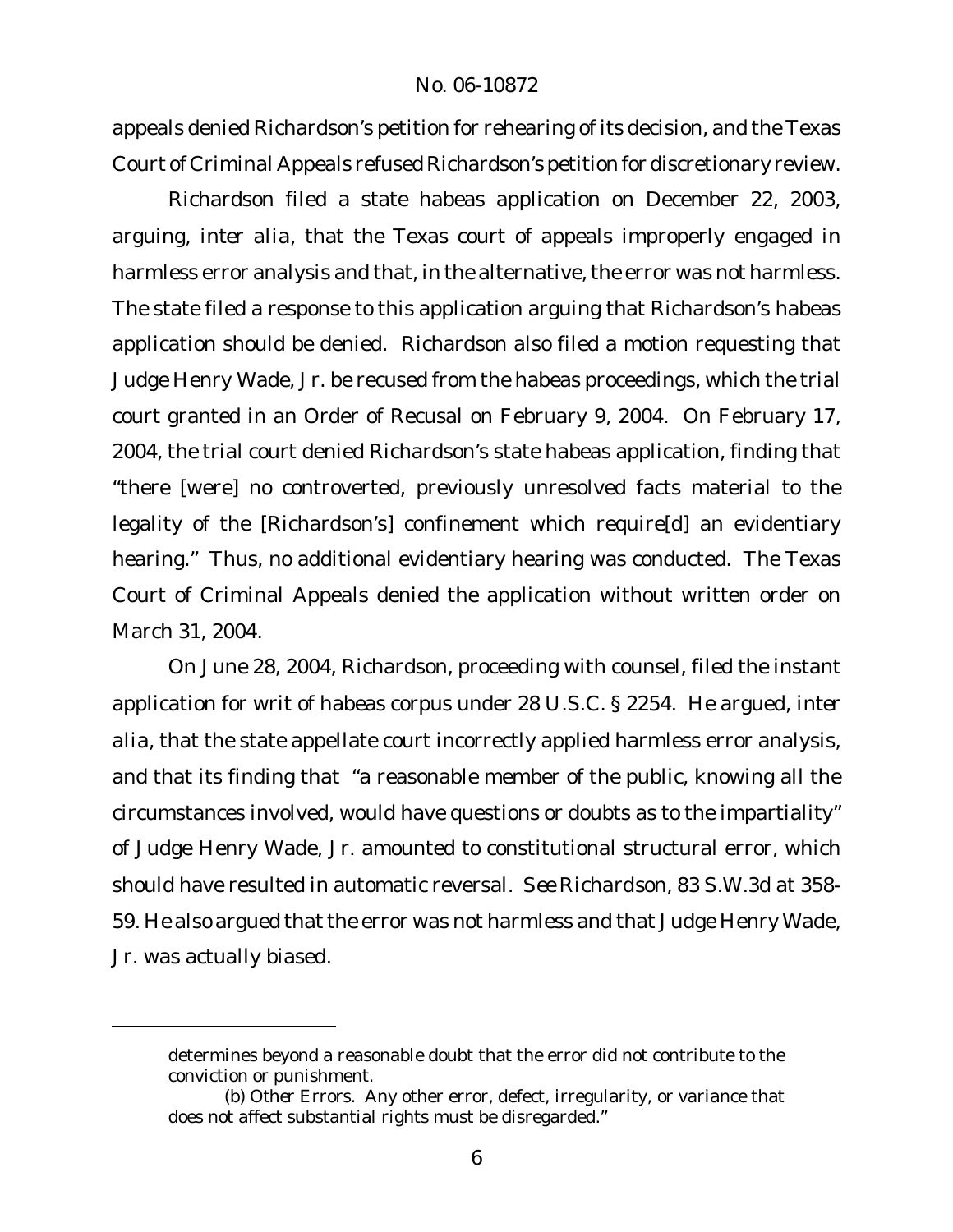On June 29, 2006, the magistrate judge (MJ) recommended that the district court deny Richardson's petition. The MJ determined first that Richardson failed to show that the trial judge was actually biased against him. The MJ also found that the federal due process standard for recusal was narrower than the state recusal standard applied by the Texas court of appeals. Therefore, the MJ concluded that the Texas court of appeals' finding of the appearance of bias was not entitled to deference. The MJ also concluded that, under the federal standard, there was no appearance of bias sufficient to violate the Due Process Clause, so Richardson failed to show that his trial fell within the limited class of cases representing structural error.

Over Richardson's objections, the district court adopted the MJ's recommendation and denied Richardson's petition for habeas relief on July 26, 2006. Richardson timely appealed on August 15, 2006. This court granted Richardson a certificate of appealability (COA) "on the issue whether the appearance of bias in a trial judge amounts to structural error and whether the state appellate court's conclusion here that a reasonable person could question the trial judge's impartiality necessarily included a finding of a due process violation that should have been afforded deference."

### **DISCUSSION**

We limit our discussion to the issues approved in the COA: (1) Whether the appearance of bias in a trial judge is a structural error that requires automatic reversal, and (2) whether the state appellate court's conclusion that Judge Henry Wade, Jr. appeared to be biased necessarily included a factual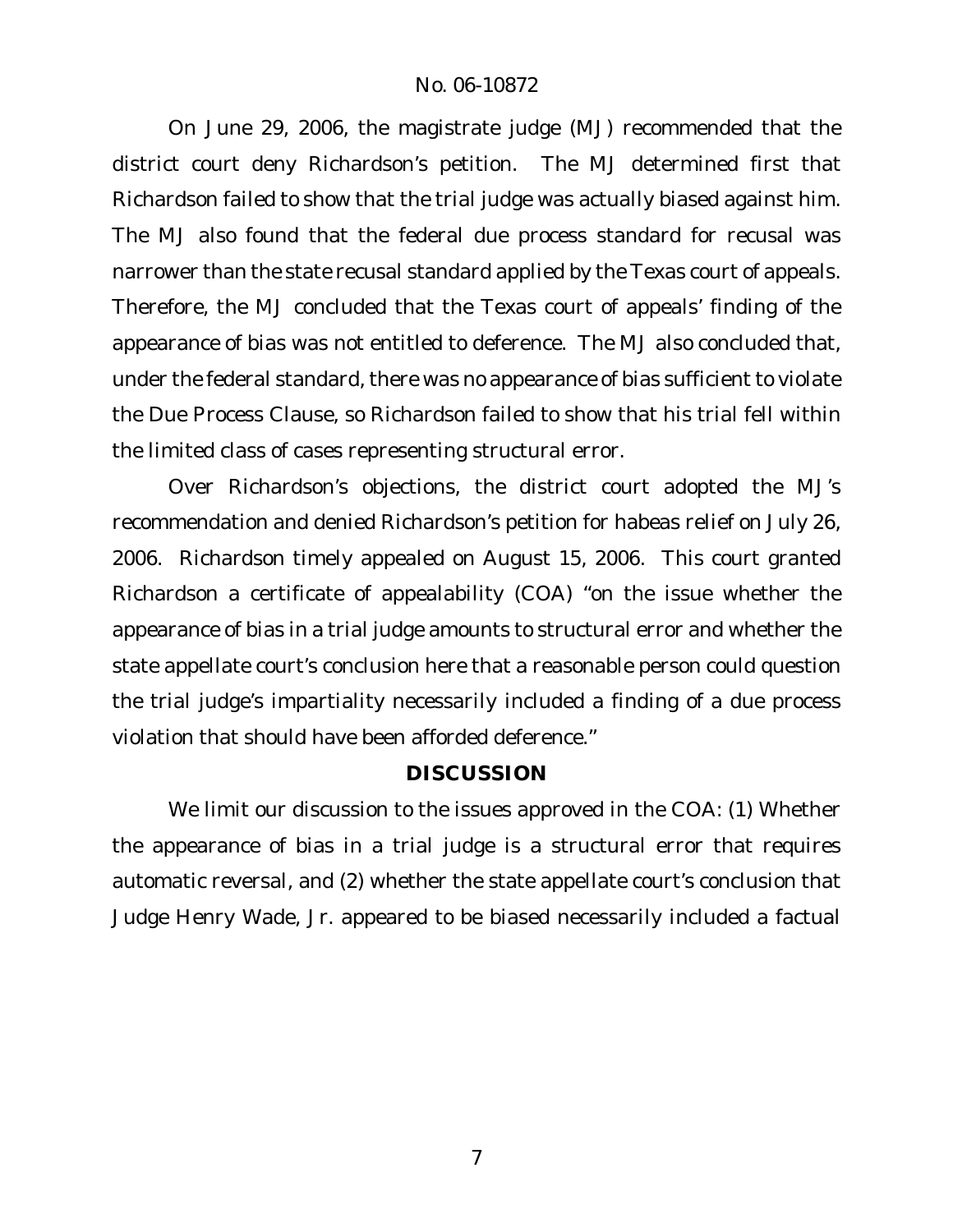finding of a due process violation that this court should afford deference. $2$  For the reasons stated below, we affirm the judgment of the district court.

*A. Jurisdiction and Standard of Review*

This court has jurisdiction over this habeas corpus proceeding pursuant to 28 U.S.C. § 2253(a) and (c)(1)(A). In a federal habeas corpus appeal, the district court's findings of fact are reviewed for clear error, while its conclusions of law are reviewed *de novo*. *Buntion v. Quarterman*, 524 F.3d 664, 670 (5th Cir. 2008). Because Richardson's federal petition for habeas review was filed after 1996, the district court applied the Antiterrorism and Effective Death Penalty Act (AEDPA). Under the pertinent AEDPA provision, 28 U.S.C. § 2254(d), a federal court may only grant a state prisoner's application for a writ of habeas corpus if his incarceration was the product of a state court adjudication that:

"(1) resulted in a decision that was contrary to, or involved an unreasonable application of, clearly established Federal law, as determined by the Supreme Court of the United States; or (2) resulted in a decision that was based on an unreasonable determination of the facts in light of the evidence presented in the State court proceeding."

This court reviews questions of law and mixed questions of law and fact under section 2254(d)(1), while it reviews questions of fact under section 2254(d)(2). *Horn v. Quarterman*, 508F.3d 306, 312 (5th Cir. 2007) (citing *Martin*

 $2$  Despite the fact that the Texas trial and appellate courts as well as the United States district court all found that Judge Henry Wade, Jr. was not actually biased, at several points in his brief, Richardson appears to argue that the judge was actually biased against him. He supports his argument by referring to various evidentiary rulings made by the judge, the fact that the judge raised his bond without notice, and the fact that the judge is connected to the victim through his wife. Richardson made these arguments in his COA application, but this court did not grant a COA on that issue. Because this court granted a COA only on the issue of whether the appearance of bias was a structural error, any claim of actual bias is not properly before the court. *See* § 28 U.S.C. § 2253(c); *Lackey v. Johnson*, 116 F.3d 149, 151-52 (5th Cir. 1997) (holding that review of a habeas petition is limited to the issues specified in the COA). Moreover, we think it clear that the evidence does not support, and certainly does not compel, a finding of actual bias.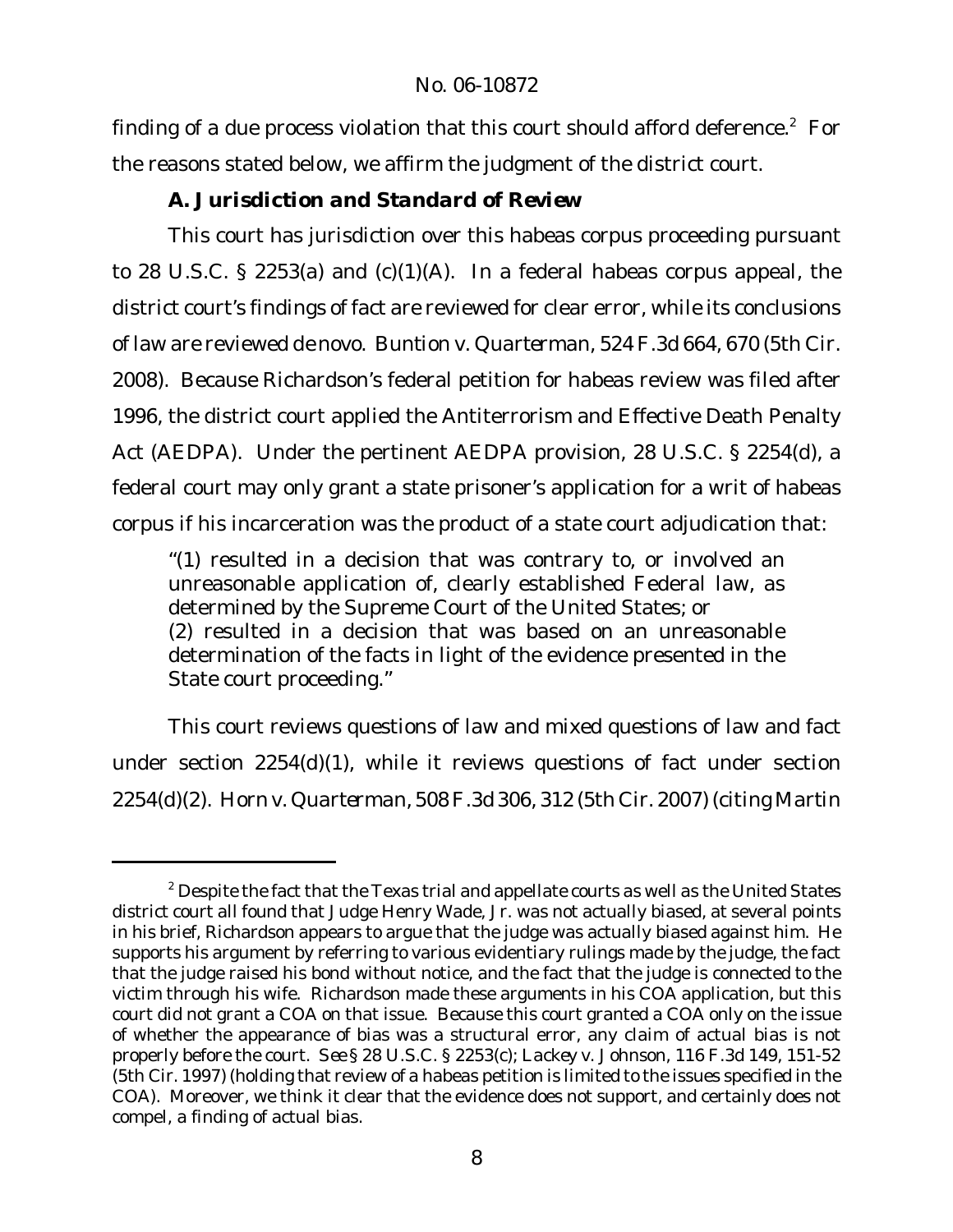*v. Cain*, 246 F.3d 471, 475 (5th Cir. 2001)). The parties do not dispute the pertinent facts pertaining to Judge Henry Wade, Jr.'s interest in the case. Instead, they dispute whether, in light of these facts, Richardson's due process rights were violated. Thus, whether Richardson's due process rights were violated is a question of law, and should be evaluated under section 2254(d)(1).

The phrase "clearly established Federal law" for the purposes of 28 U.S.C. § 2254(d)(1) refers to "the governing legal principle or principles set forth by the Supreme Court at the time the state court render[ed] its decision." *Lockyer v. Andrade*, 123 S. Ct. 1166, 1172 (2003) (quoting *Williams v. Taylor*, 120 S. Ct. 1495 (2000)). It includes the holdings, but not the dicta, of these Supreme Court opinions. *Id.*

A state court "decision is contrary to clearly established federal law 'if the state court arrives at a conclusion opposite to that reached by [the Supreme Court] on a question of law or if the state court decides a case differently than [the] Court has on a set of materially indistinguishable facts.'" *Gardner v. Johnson*, 247 F.3d 551, 557 (5th Cir. 2001) (alterations in original) (quoting *Williams*, 120 S. Ct. at 1523). Further, as we said in *Horn*, 508 F.3d at 312-13:

"A state court's decision constitutes an 'unreasonable application' of 'clearly established Federal law, as determined by the Supreme Court,' '"if the state court correctly identifies the governing legal principle from [Supreme Court] decisions but unreasonably applies it to the facts of the particular case."' *Busby* [*v. Dretke*], 359 F.3d [708,] 713 [5th Cir. 2004] (quoting *Bell v. Cone*, 535 U.S. 685, 694, 122 S.Ct. 1843, 152 L.Ed.2d 914 (2002)). 'We *cannot* reverse the denial of habeas relief simply by concluding that the state court decision applied clearly established federal law *erroneously*,' but rather, 'we must conclude that such application was also *unreasonable*.' *Martin* [*v. Cain*], 246 F.3d 476 [5th Cir. 2001]; *see Neal v. Puckett*, 286 F.3d 230, 233 (5th Cir. 2002) (en banc) (per curiam) (denying habeas relief where state court's conclusion was incorrect but not unreasonable)." (footnote omitted)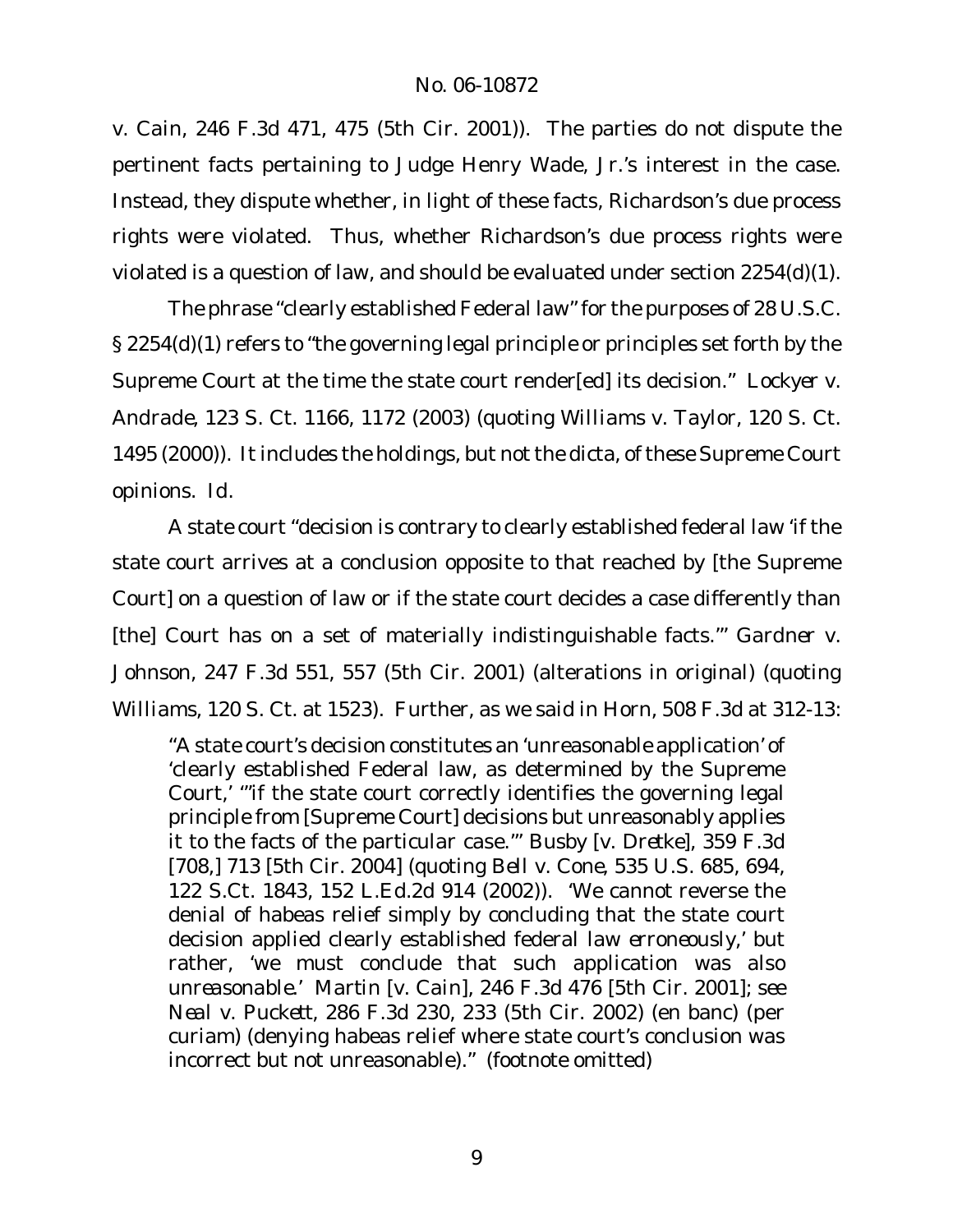As the Supreme Court recently noted in *Wright v. Van Patten*, 128 S.Ct. 743, 743 (2008), "Because our cases give no clear answer to the question presented . . . 'it cannot be said that the state court "'unreasonabl[y] appli[ed] clearly established Federal law."'" (quoting *Carey v. Musladin*, 127 S.Ct. 649, 654 (2006)).

A State court's findings of fact are presumed to be correct, and the petitioner has the burden of rebutting the presumption of correctness by clear and convincing evidence. 28 U.S.C. § 2254(e)(1). We defer to a state court's findings of fact "unless they were based on an unreasonable determination of the facts in light of the evidence presented in the state court proceeding." *Gardner*, 247F.3d at 557 (internal quotations and citations omitted); *see also Buntion*, 524 F.3d at 670. In this case, we defer to the pertinent undisputed facts outlined in the opinion of the Texas court of appeals, though we will not draw inferences beyond these facts. *See Richardson*, 83 S.W.3d at 354-58.

Finally, under section 2254(d)(2), this court should review the "ultimate decision" of the Texas courts, not "every jot of [their] reasoning." *Santellan v. Cockrell*, 271 F.3d 190, 193 (5th Cir. 2001). Thus, instead of focusing on the reasoning of state courts in denying Richardson relief, we will focus on the outcome of their decisions.

*B. Appearance of Bias*

Richardson argues that Judge Henry Wade, Jr. appeared to be biased, and that an appearance of bias in a trial judge is a "structural error," a constitutional error subject to automatic reversal without the use of harmless error review. *Neder v. United States*, 119 S. Ct. 1827, 1833 (1999). Structural errors occur only in a very small class of cases, such as when a trial judge is actually biased. *Id.* (citing *Tumey v. Ohio*, 47 S. Ct. 437 (1927)). Richardson contends that, under Supreme Court precedent, both actual bias and the appearance of bias in a trial judge constitute structural errors because they both violate a defendant's due process rights. Thus, Richardson argues, the Texas court of appeals improperly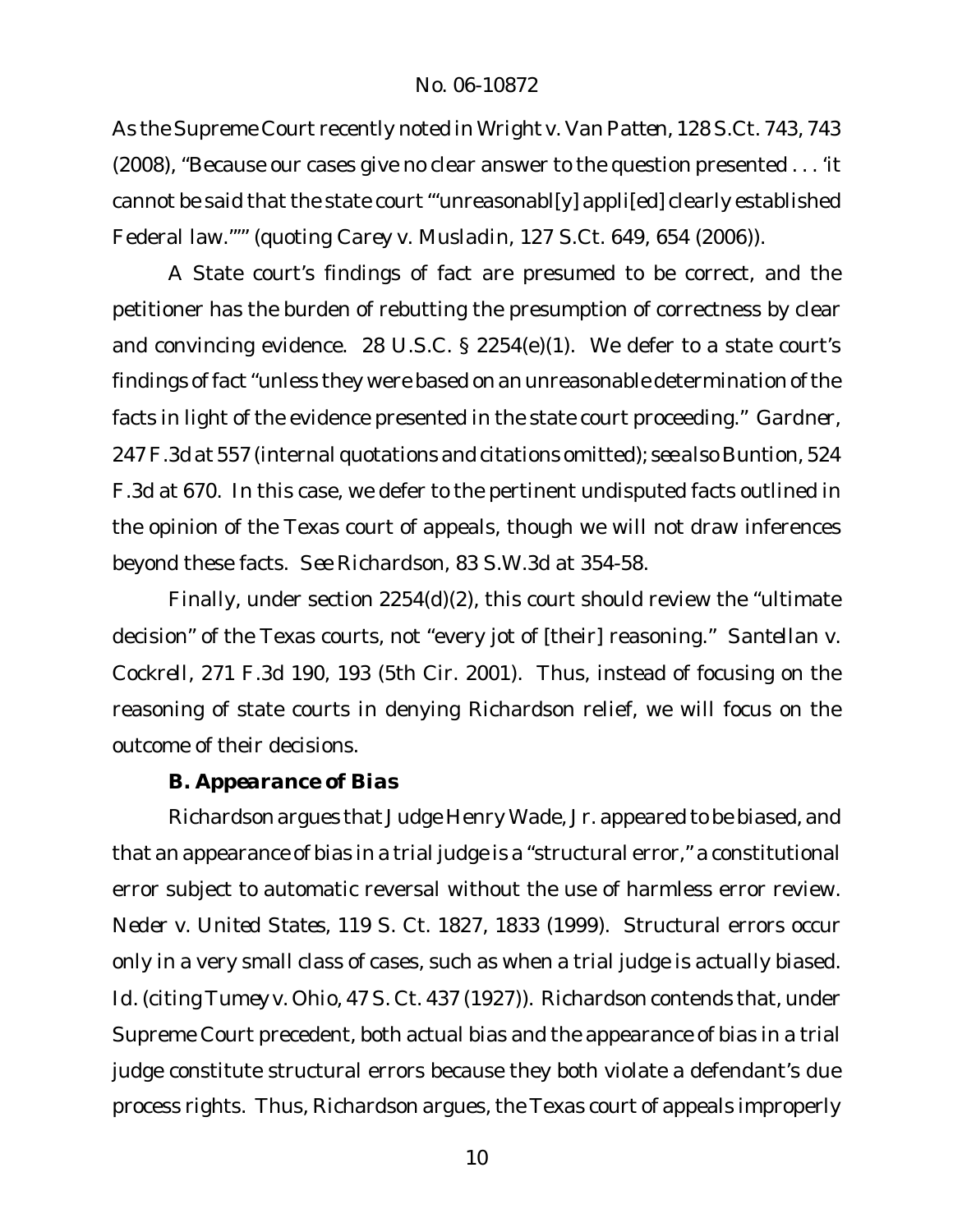applied harmless error review after finding that the trial court erred in refusing to recuse Judge Henry Wade, Jr.

Under 28 U.S.C. § 2254(d)(1), we may grant Richardson's application for a writ of habeas corpus only if his incarceration was the product of a state court adjudication that violated his clearly established rights under the Due Process Clause as they are set forth in Supreme Court precedent.<sup>3</sup> *Buntion*, 524 F.3d at 671 (holding that the district court erred by relying on sources outside of clearly established Supreme Court precedent and by evaluating the state judge's behavior under the Texas Code of Judicial Conduct). Richardson has not alleged a violation of any other right, and we do not have jurisdiction to determine his rights under federal or state recusal statutes or ethical canons as such.<sup>4</sup>

Under the Due Process Clause, a criminal defendant is guaranteed the right to a fair and impartial tribunal. *Bracy v. Gramley*, 117 S. Ct. 1793, 1797

 $3$  The state argues that it is questionable whether Richardson adequately and timely raised federal due process arguments in his state court proceedings. Thus, it contends that Richardson did not exhaust his state court remedies on this issue. However, we need not address this argument because we deny Richardson relief regardless of whether this allegation concerning failure to exhaust is accurate.

<sup>&</sup>lt;sup>4</sup> Generally, the constitutional due process requirements regarding judicial impartiality are much narrower than the requirements found in recusal statutes and ethical canons. *See, e.g. United States v. Couch*, 896 F.2d 78, 81 (5th Cir. 1990) (stating that 28 U.S.C. § 455, the federal recusal statute, "establishes a statutory disqualification standard more demanding than that required by the Due Process Clause"). Thus, a violation of a state or federal statute for the failure to recuse a trial judge because certain circumstances may give rise to an appearance of bias on the part of the judge does not necessarily constitute a due process violation. In applying the due process standard for judicial recusal, we do not deny the importance of fostering an appearance of impartiality in the judiciary. *See Potashnick v. Port City Construction Co.*, 609 F.2d 1101, 1111 (5th Cir. 1980). This principle is well established in the statutes and ethical canons that govern both state and federal judges. *Id.* For example, 28 U.S.C. § 455(a) requires recusal in a proceeding where a federal judge's "impartiality might reasonably be questioned." The concern with maintaining the appearance of judicial impartiality "stems from the recognized need for an unimpeachable judicial system in which the public has unwavering confidence." *Potashnick*, 609 F.2d at 1111. However, in this case our only concern is whether the Texas court of appeals' affirmance of Richardson's conviction and sentence, despite its holding that the trial judge should have been recused, violated Richardson's federal due process rights.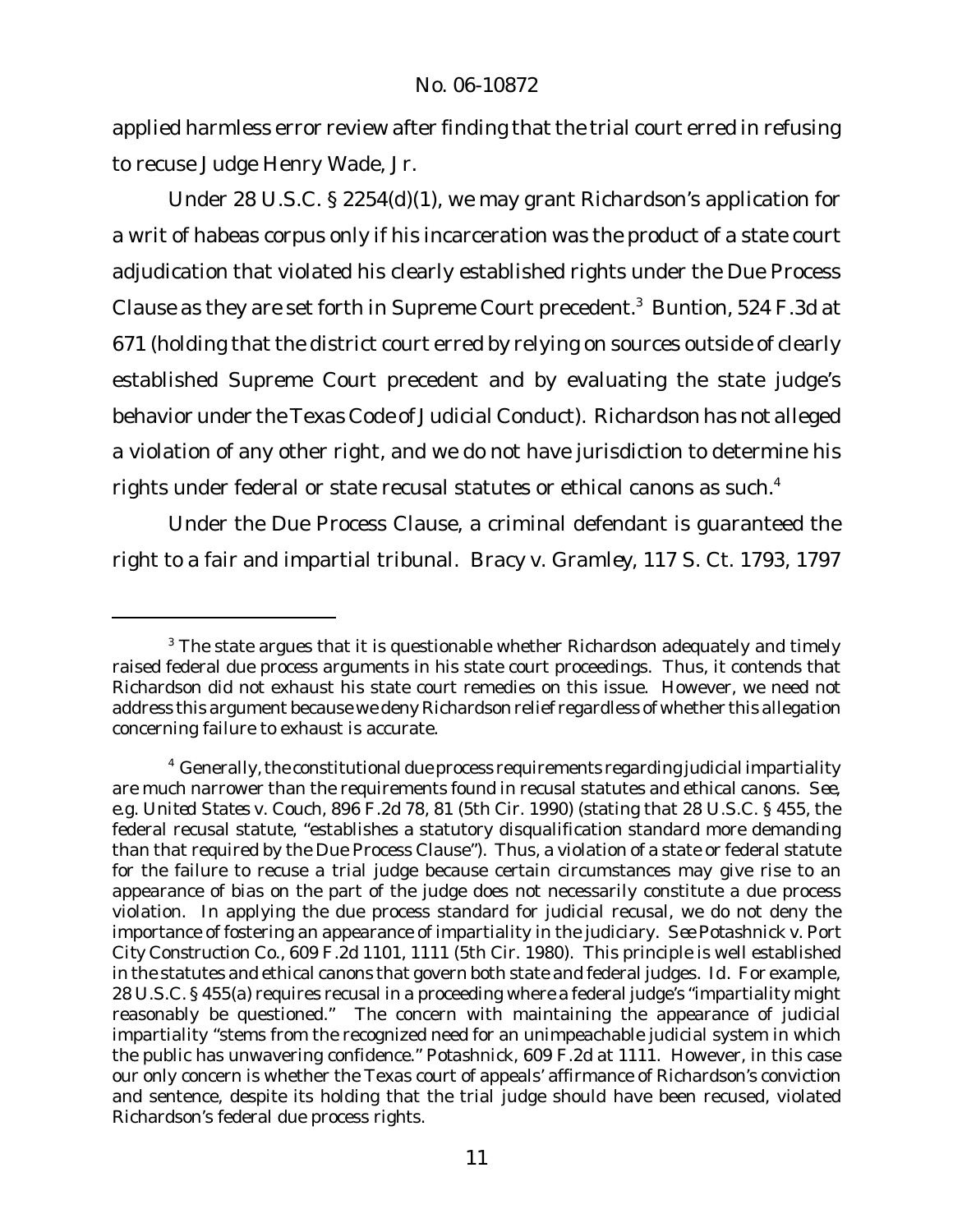(1997). The Due Process Clause "establishes a constitutional floor, not a uniform standard." *Id.* This floor requires a fair trial, "before a judge with no actual bias against the defendant or interest in the outcome of his particular case." *Id.* (citation omitted).

However, "bias by an adjudicator is not lightly established." *Valley v. Rapides Parish Sch. Bd.*, 118 F.3d 1047, 1052 (5th Cir. 1997). Courts ordinarily "presume that public officials have properly discharged their official duties." *Bracy v. Gramley*, 117 S. Ct. at 1799 (internal quotation marks and citations omitted). General allegations of bias or prejudice are insufficient to establish a constitutional violation. *See Aetna Life Ins. Co. v. Lavoie*, 106 S. Ct. 1580, 1585 (1986) (holding that general allegations of a judge's frustration with insurance companies are not sufficient to force recusal under the Due Process Clause from a case in which an insurance company was a party). The Supreme Court has stated that "most matters relating to judicial disqualification [do] not rise to a constitutional level." *Id.* at 1584 (quoting *FC v. Cement Inst.*, 68 S. Ct. 793, 804 (1948)). So even if a judge is disqualified under state or federal law, the disqualification is not always required by the Due Process Clause. *See id.* at 1585.

In general, the Supreme Court has recognized "presumptive bias" as the one type of judicial bias other than actual bias that requires recusal under the Due Process Clause. *Buntion*, 524 F.3d at 672. Presumptive bias occurs when a judge may not actually be biased, but has the appearance of bias such that "the probability of actual bias . . . is too high to be constitutionally tolerable." *Id.* (quoting *Withrow v. Larkin*, 95 S. Ct. 1456, 1464 (1975)). The Supreme Court has only found that a judge's failure to recuse constitutes presumptive bias in three situations: (1) when the judge "has a direct personal, substantial, and pecuniary interest in the outcome of the case," (2) when he "has been the target of personal abuse or criticism from the party before him," and (3) when he "has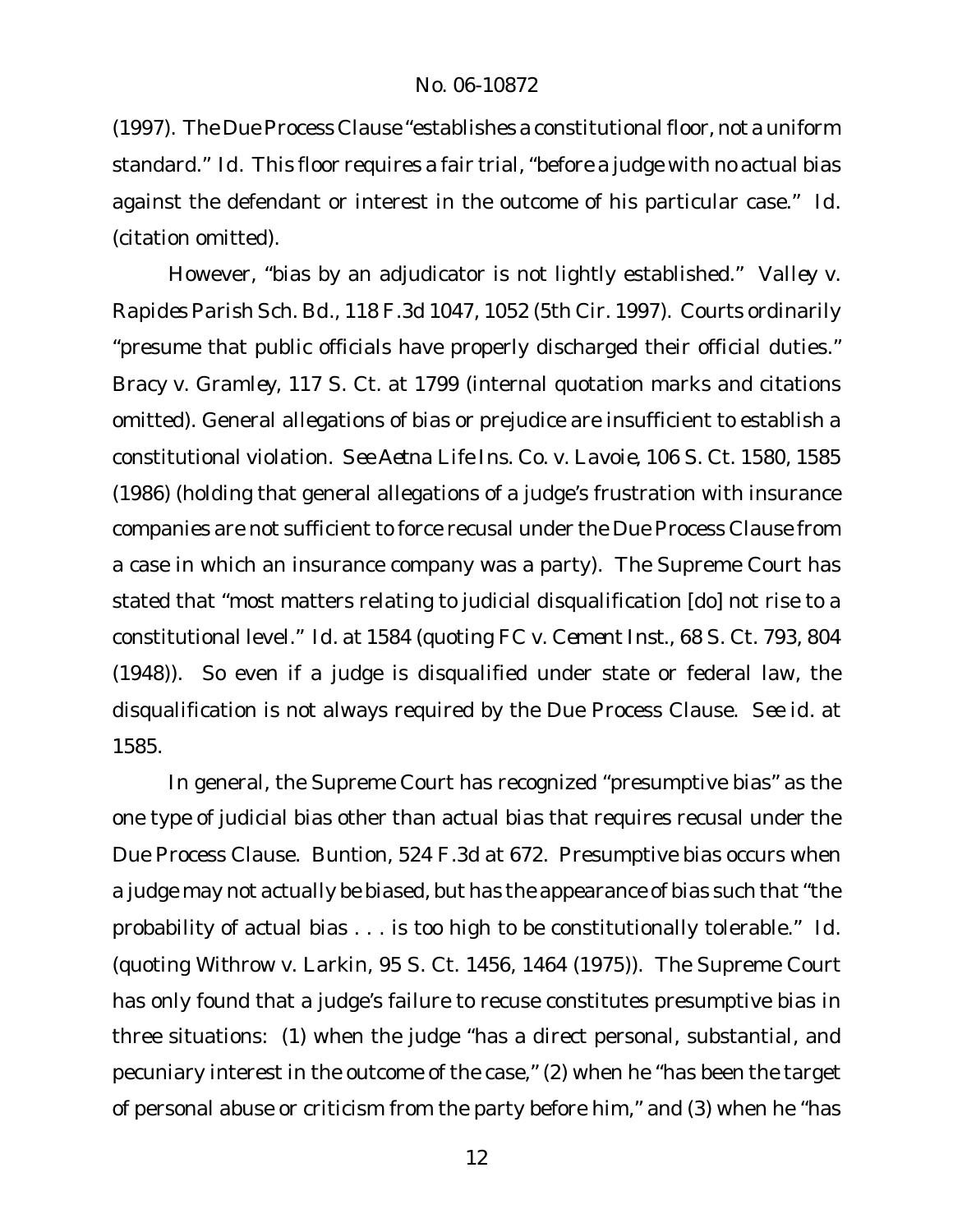the dual role of investigating and adjudicating disputes and complaints."<sup>5</sup> *Buntion*, 524 F.3d at 672 (quoting *Bigby v. Dretke*, 402 F.3d 551, 559 (5th Cir. 2005)); *see also Crater v. Galaza*, 491 F.3d 1119, 1131 (9th Cir. 2007) (coming to the same conclusion).

This case does not come anywhere near to closely resembling the cases in which the Supreme Court has found presumptive bias. In this case, the judge's wife was an acquaintance of the victim of the crime that the defendant was accused of committing. Judge Henry Wade, Jr. did not have a pecuniary interest in the outcome of the case, was not abused or criticized by Richardson, and did not investigate and adjudicate the case. Thus, the Texas court of appeals' decision to overrule Richardson's complaint as well as the Texas Court of Criminal Appeals' decision to deny his application for habeas relief were not contrary to and did not involve an unreasonable application of "clearly established Federal law, as determined by the Supreme Court of the United States" for the purposes of 28 U.S.C. § 2254(d)(1).

Nonetheless, language in some Supreme Court opinions implies that there may be presumptive bias when a trial judge appears to be biased in situations other than those listed above. For example, the Supreme Court has indicated that recusal for the appearance of bias is required by the Due Process Clause

<sup>5</sup> For example, in *Aetna*, the Supreme Court held that a state judge's participation in an appellate decision violated due process because the decision increased the legal status and settlement value of a case in which the judge was a party. 106 S. Ct. at 1587; *see also Ward v. Will. of Monroeville*, 93 S. Ct. 80, 83 (1972) (mayor disqualified under the Due Process Clause from adjudicating traffic cases because the traffic fines contributed significantly to city finances); *Tumey v. Ohio*, 47 S. Ct. 437, 441 (1927) (mayor could not sit as judge in cases because he was paid more for a conviction than for an acquittal). In *Mayberry v. Pennsylvania*, 91 S. Ct. 499, 505 (1971), the Court held that it violated the Due Process Clause to allow a judge who was verbally attacked by a defendant to preside over the defendant's contempt trial because after he had been slandered by the defendant, he was not likely to be able to remain calm and detached in order to adjudicate fairly. Finally, in *In re Murchison*, 75 S. Ct. 623, 627 (1955), the Court held that a judge violated due process by acting both as a one-man grand jury and the presiding jurist at the trial of the same defendant.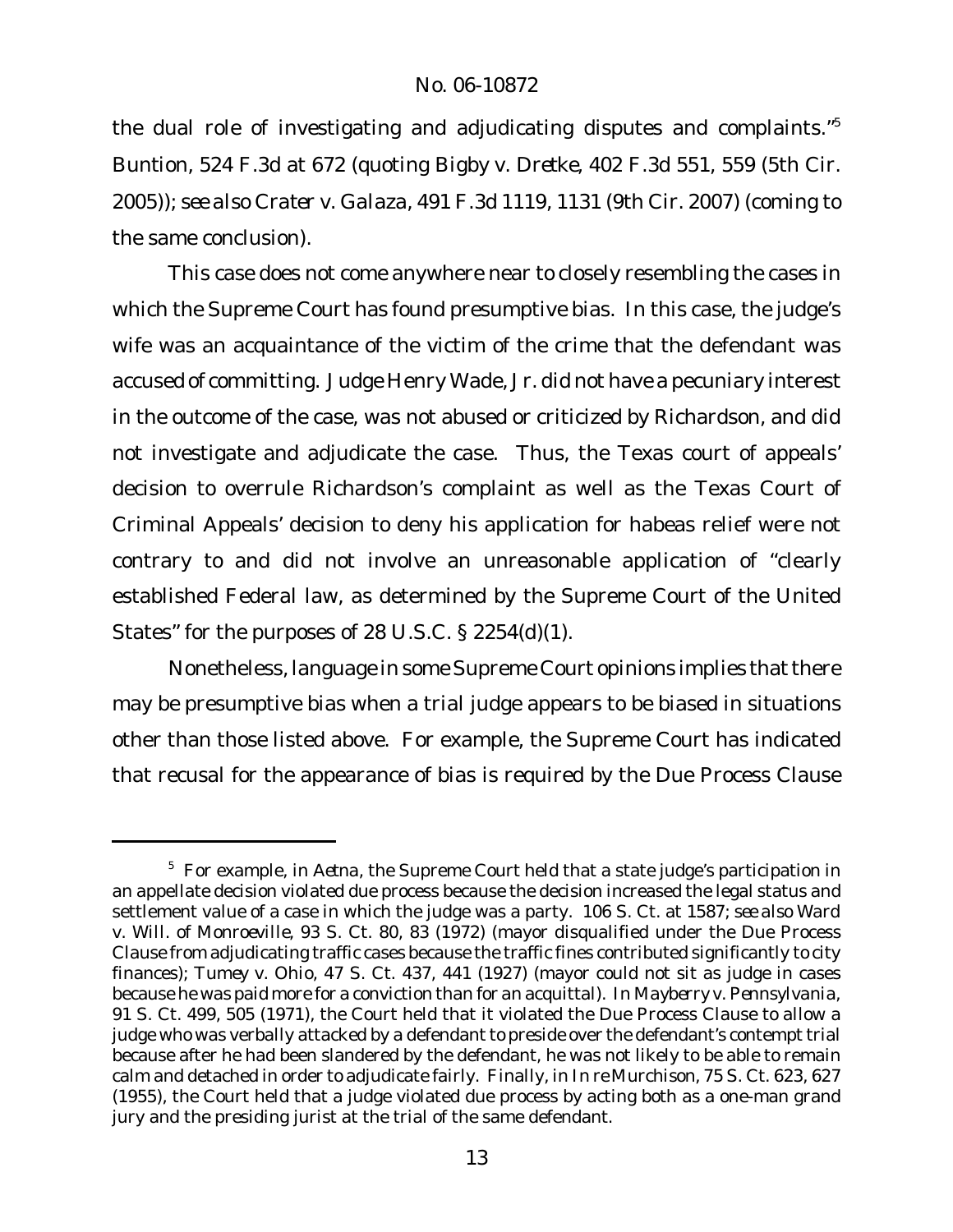when the situation is one "which would offer a possible temptation to the average . . . judge to . . . lead him not to hold the balance nice, clear and true." *Aetna*, 106 S. Ct. at 1585 (quoting *Ward*, 93 S. Ct. at 83); *see also Couch*, 896 F.2d at 82 ("The Due Process Clause requires a judge to step aside when a reasonable judge would find it necessary to do so."). As the Supreme Court has explained, the Due Process Clause "may sometimes bar trial by judges who have no actual bias and who would do their very best to weigh the scales of justice equally between contending parties." *Aetna*, 106 S. Ct. at 1587. Furthermore, the Supreme Court has indicated that "to perform its high function in the best way, 'justice must satisfy the appearance of justice.'" *Id.* (citing *In re Murchison*, 75 S. Ct 623, 625 (1955)).

Richardson incorrectly contends that this language from Supreme Court opinions suggests that an appearance of bias in a trial judge always amounts to presumptive bias requiring recusal. As the Seventh Circuit has explained, the Supreme Court's "'appearance of justice' language" indicates that "judges sometimes must recuse themselves when they face possible temptations to be biased, even when they exhibit no actual bias." *Del Vecchio v. Illinois Dep't of Corr.*, 31 F.3d 1363, 1372 (7th Cir. 1994) (*en banc*). However, not all "possible temptations" toward bias require a judge to disqualify himself. *Id.* at 1374. Judge Henry Wade, Jr. did not face a significant temptation to be biased against Richardson. He did not stand to gain personally or professionally if Richardson were sentenced more harshly by the jury. It may have pleased his wife or her friends and acquaintances at the Junior League if Richardson received a harsh sentence, but this is not the type of "possible temptation" that would lead the average judge "not to hold the balance nice, clear and true." *Aetna*, 106 S. Ct. at 1585. Thus, this case does not present the situation contemplated by the Supreme Court in which a violation of due process would result when a judge was not actually biased.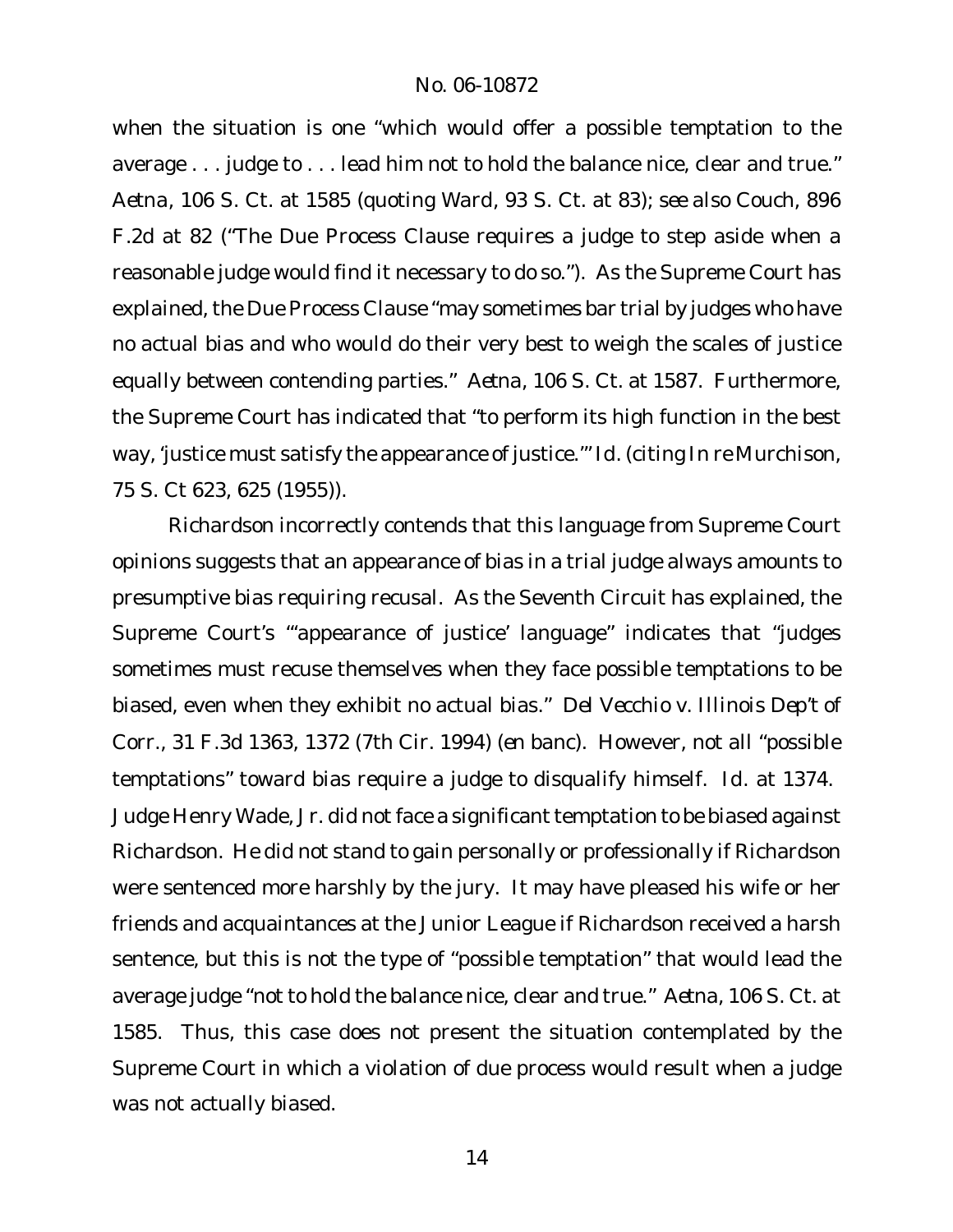More importantly, it is only *clearly established* by Supreme Court precedent that presumptive bias exists in the three circumstances discussed above. Simply attempting to apply to a particular situation such non-specific highly general *dicta* as cited by Richardson does not suffice to meet the "clearly established" standard here. *See Lockyer*, 123 S.Ct. at 1172-73. Thus, even if the appearance of bias may constitute presumptive bias and require reversal in situations other than those outlined by the Supreme Court, the Texas state courts did not improperly deny Richardson relief in violation of *clearly established* Supreme Court precedent.

Fifth Circuit case law supports our conclusion that there is no "clearly established Federal law" supporting Richardson's argument that the appearance of bias in Judge Henry Wade, Jr. violated his due process rights, and amounted to structural error.<sup>6</sup> For example, in *Bradshaw v. McCotter*, 785 F.2d 1327, 1329 (5th Cir. 1986) (*Bradshaw I*), revised by *Bradshaw v. McCotter*, 796 F.2d 100 (5th Cir. 1986) (*Bradshaw II*), this court held that the presence of an appellate judge's name on the state's brief without more created an appearance of bias requiring automatic vacatur under the Due Process Clause without harmless error analysis. However, on panel rehearing, the court followed the analysis of the recently-released opinion in *Aetna* and concluded that the constitutional violation required reversal only if the appearance of bias was prejudicial. *Bradshaw II*, 796 F.2d at 101. Because the appellate judge's vote was not controlling in Bradshaw's case, Bradshaw suffered no prejudice as a result ofthe judge's appearance of bias. *Id.* This court held that the judge should have

<sup>&</sup>lt;sup>6</sup> Richardson cites two irrelevant Fifth Circuit cases in support of his argument that the appearance of bias constitutes structural error, *Republic of Panama v. American Tobacco Co.*, 217 F.3d 343 (5th Cir. 2000), and *United States v. Anderson*, 160 F.3d 231 (5th Cir. 1998). Neither of these cases addresses the due process standard for judicial disqualification. They apply the standard for judicial recusal under the federal recusal statute, 28 U.S.C. § 455. *Republic of Panama*, 217 F.3d at 346; *Anderson*, 160 F.3d at 233. Thus, these cases have no bearing on this case, and do not support Richardson's arguments.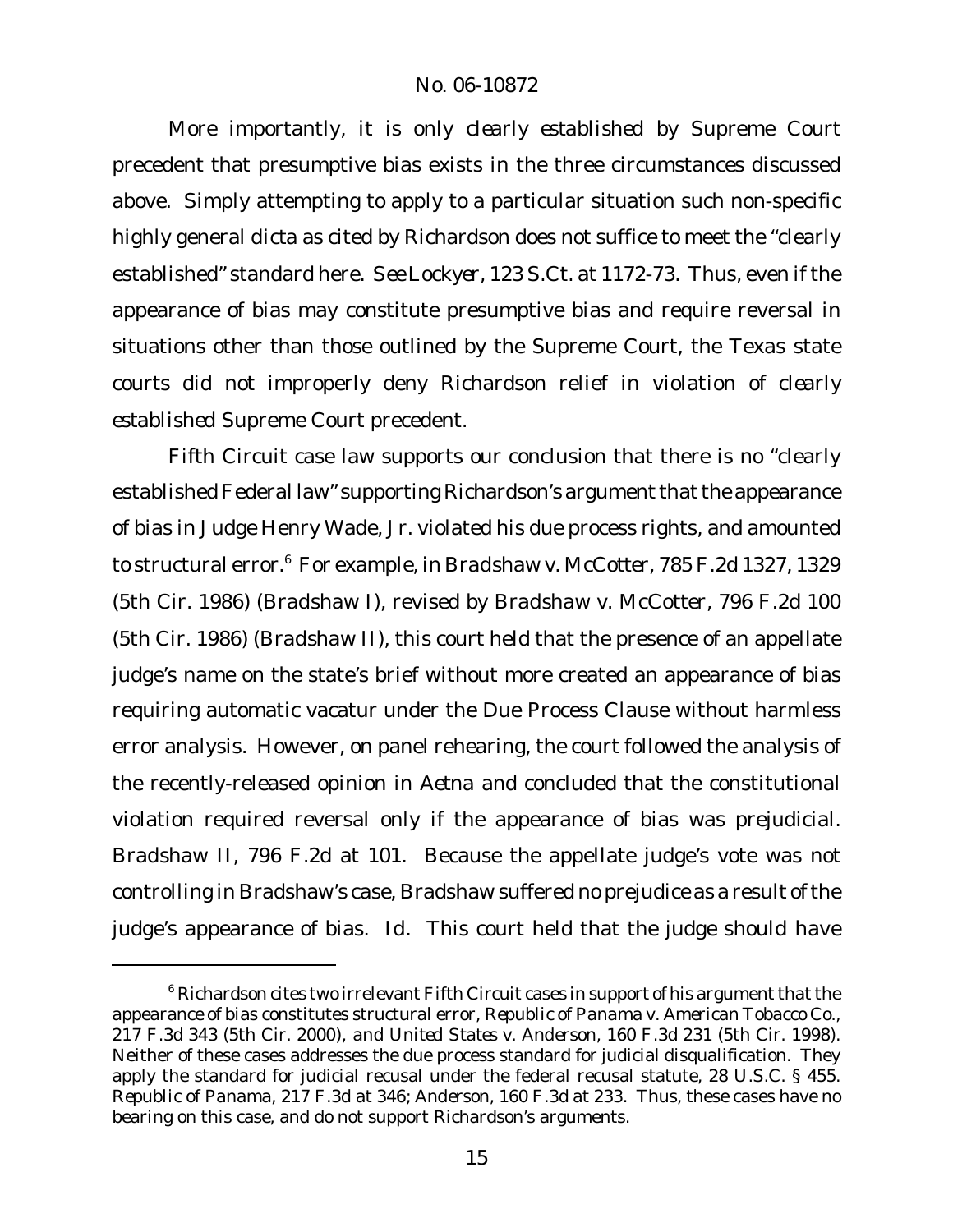recused, but that his failure to do so did not amount to a due process violation. *Id.* Thus, *Bradshaw II* suggests that the appearance of bias in a trial judge does not *per se* amount to a due process violation or a structural error.

This court came to a similar conclusion in *Couch*, 896 F.2d 78. In *Couch*, we analyzed whether an appearance of judicial bias, without a claim of actual bias, warranted a claim for habeas relief under 28 U.S.C. § 2255.<sup>7</sup> 896 F.2d at 80. The petitioner claimed that his trial judge created an appearance of partiality in violation of the Due Process Clause and the federal recusal statute, 28 U.S.C. § 455, because he did not disclose that he invested money in an unsuccessful oil drilling venture with the defendant and that he shared leasehold rights with the defendant's children in an oil and gas lease. *Id.* at 79. This court emphasized that section 455 establishes a *more* demanding standard than the Due Process Clause because it involves the "additional, systemic concern for avoiding the appearance of impropriety." *Id.* at 82. It held that the Due Process Clause did not require vacatur of the defendant's sentence based on the connections between the trial judge and the defendant that may have created the appearance of partiality. *Id.* Thus, *Couch* supports the conclusion that the appearance of bias in a judge does not necessarily amount to presumptive bias.

However, Richardson cites one Seventh Circuit case that provides some support for his argument. In *Franklin v. McCaughtry*, 398 F.3d 955, 960 (7th Cir. 2005), the Seventh Circuit reviewed a Wisconsin state court decision rejecting the defendant's challenge to the partiality of the trial judge because he failed to show actual bias. The state court's recusal test, like the test applied by the Texas appellate court here, included first an objective examination of

 $7$  Section 2255 allows a federal prisoner to file an application for federal habeas corpus relief. It does not establish the same standard of review set forth in section 2254(d), which applies to *state* prisoners filing federal habeas applications.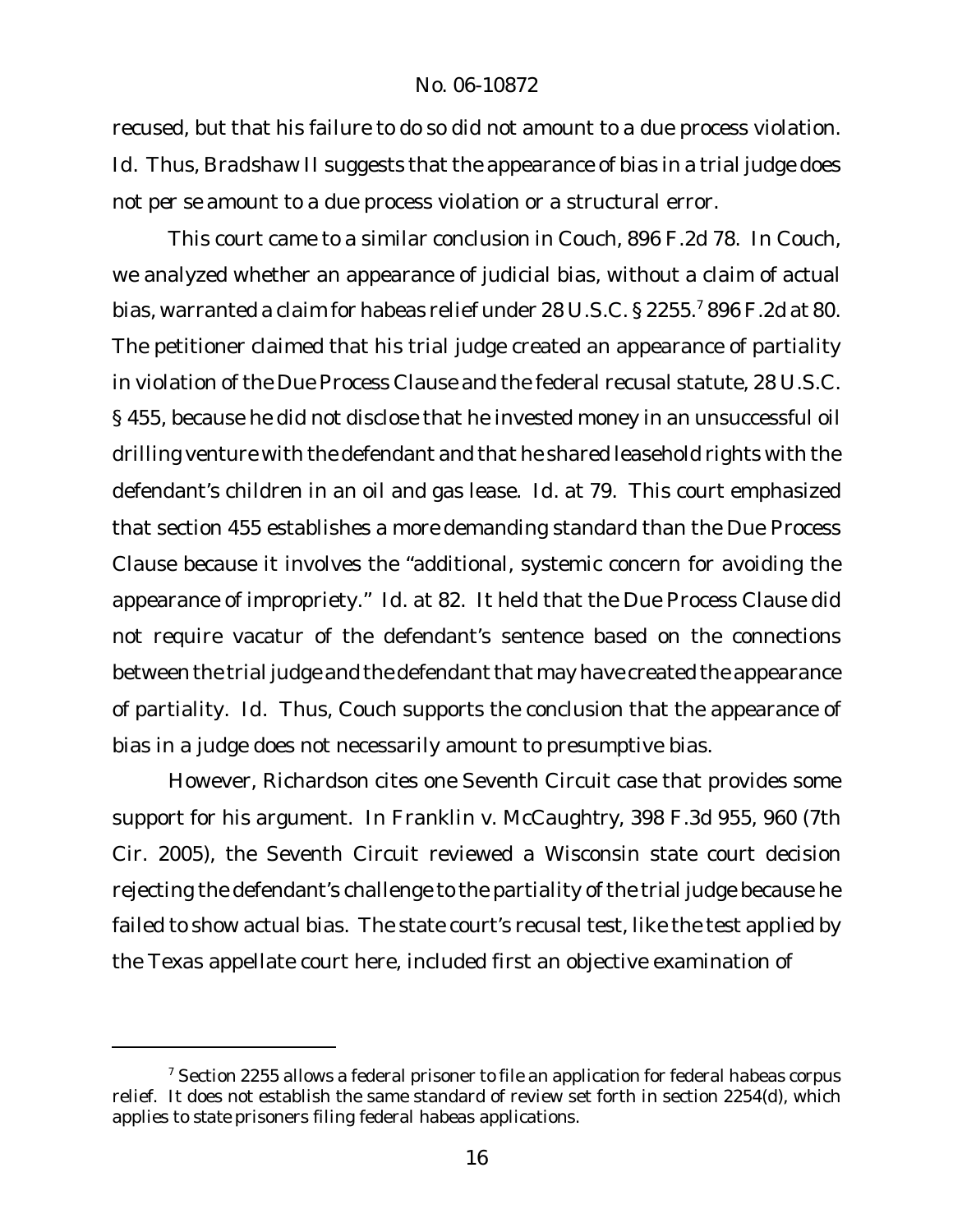whether a reasonable person could question the judge's impartiality and, second, an analysis of whether this error was harmless. *Id.* Citing *Bracy v. Schomig*, 286 F.3d 406, 410-11 (7th Cir. 2002) (en banc), the Seventh Circuit held that the state's test was contrary to clearly established federal law because both actual bias and the appearance of bias in a trial judge violate a defendant's due process rights, and both are considered structural errors subject to automatic reversal. *Franklin*, 398 F.3d at 960-61. In *Bracy*, the Seventh Circuit stated in dicta that the pertinent Supreme Court cases "tell us that ordinarily 'actual bias' is not required, the appearance of bias is sufficient to disqualify a judge." 286 F.3d at 411. However, this is not necessarily an accurate statement of the law. In 1994, the Seventh Circuit actually held in *Del Vecchio* that the mere appearance of impropriety in a judge does not necessarily render a judgment in violation of due process. *Del Vecchio*, 31 F.3d at 1371-72 ("[T]he Supreme Court's mention of 'appearance of justice' certainly does not compel reversal on due process grounds if a federal judge decides—based on a personal view of judicial protocol—that it looked bad for a state judge to try a case.").

Further, the Franklin court did not rest its holding solely on its conclusion that the appearance of bias in a trial judge violates a defendant's due process rights. Its conclusion that a due process violation had occurred was also (indeed apparently primarily) based on a determination that the judge was *actually* biased. 398 F.3d at 961, 962 (concluding "in the alternative that the Wisconsin Court of Appeals unreasonably determined that [the judge] was not actually biased," and ultimately holding that "[b]ecause [the judge] was actually biased, [the defendant] is entitled to a new trial"). Thus, *Franklin* is an unreliable guide in this case because it is factually distinguishable (as actual bias was shown) and in other respects seems in some tension with its own circuit's precedents. Furthermore, it is not binding precedent for this court, and is contrary to the holdings of this circuit as in *Couch*.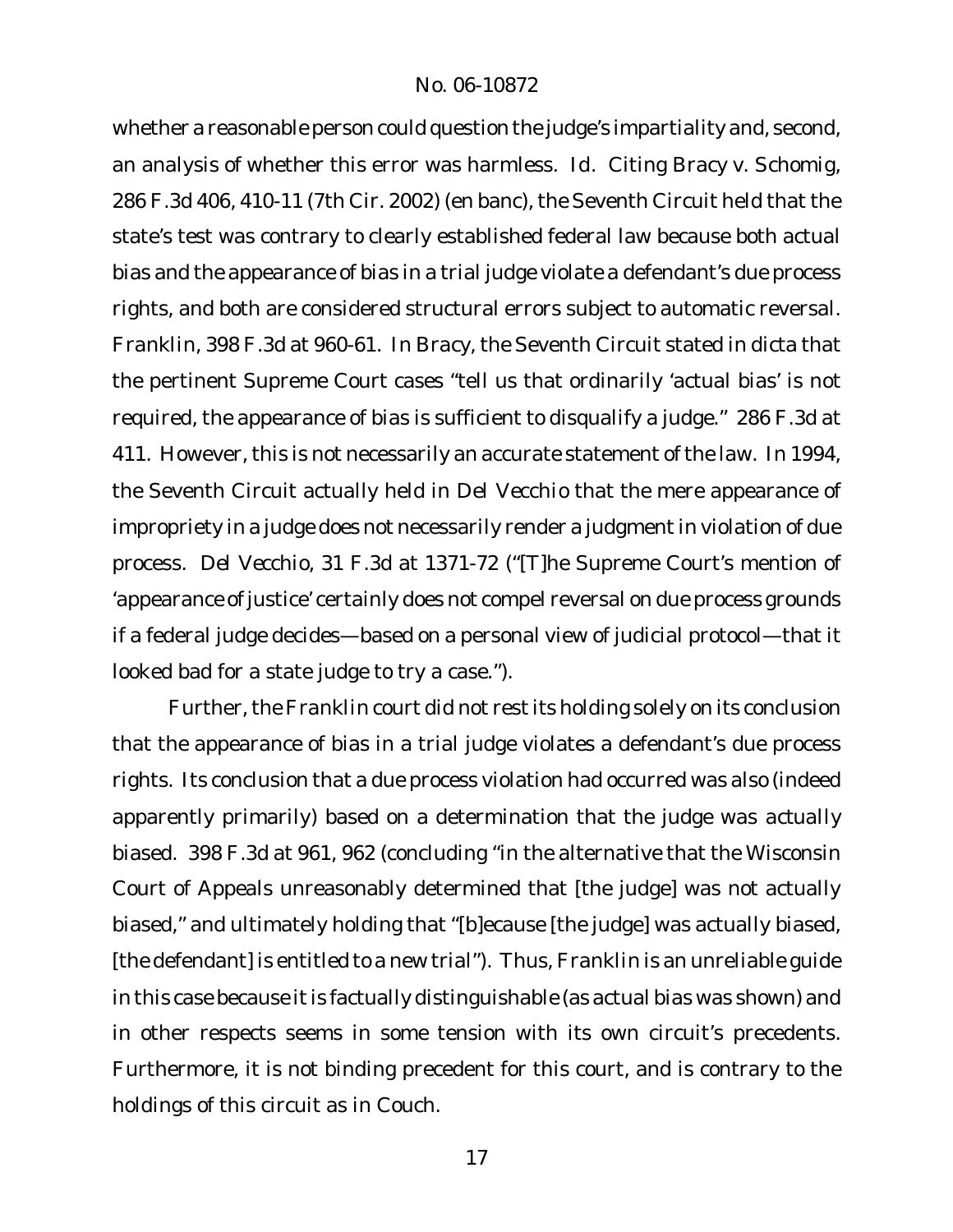A number of other cases from our sister circuits have held that there is no "clearly established Federal law, as determined by the Supreme Court" for the purposes of 28 U.S.C. § 2254(d)(1) that establishes presumptive bias and requires automatic recusal of a judge under the Due Process Clause in cases of a mere appearance of judicial bias alone. *See, e.g., Davis v. Jones*, 506 F.3d 1325, 1333 (11th Cir. 2007) (holding that "none of the Supreme Court cases relied upon by [the defendant] establishes that an appearance [of judicial bias] violates the Due Process Clause"); *Welch v. Sirmons*, 451 F.3d 675, 700 (10th Cir. 2006) (holding that Supreme Court case law has not held, or even pronounced in dicta, that the mere appearance of bias in a state trial judge violates the Due Process Clause); *Johnson v. Carroll*, 369 F.3d 253, 263 (3rd Cir. 2004) (holding that "the Supreme Court's case law has not held, not even in dicta, let alone 'clearly established,' that the mere appearance of bias on the part of a state trial judge, without more, violates the DueProcess Clause"); *United States v. Lowe*, 106 F.3d 1498, 1504 (10th Cir. 1997) ("To state a due process claim that a judge was biased, defendant must show either that actual bias existed, or that an appearance of bias created a conclusive presumption of actual bias."); *Del Vechhio*, 31 F.3d at 1371-72 (Seventh Circuit holding that the "Supreme Court has never rested the vaunted principle of due process on something as subjective and transitory as appearance"). These cases have recognized that the Supreme Court does not require reversal of a defendant's case on due process grounds merely because a judge may have appeared to be biased.

For the reasons stated above, as to the first issue certified on appeal, we hold that the district court correctly concluded that it was not a federal due process violation or federal constitutional structural error, for the Texas courts to refuse to grant Richardson a new trial based on the appearance of bias in Judge Henry Wade, Jr. There is no clearly established law determined by the Supreme Court indicating that the mere appearance of bias in a trial judge such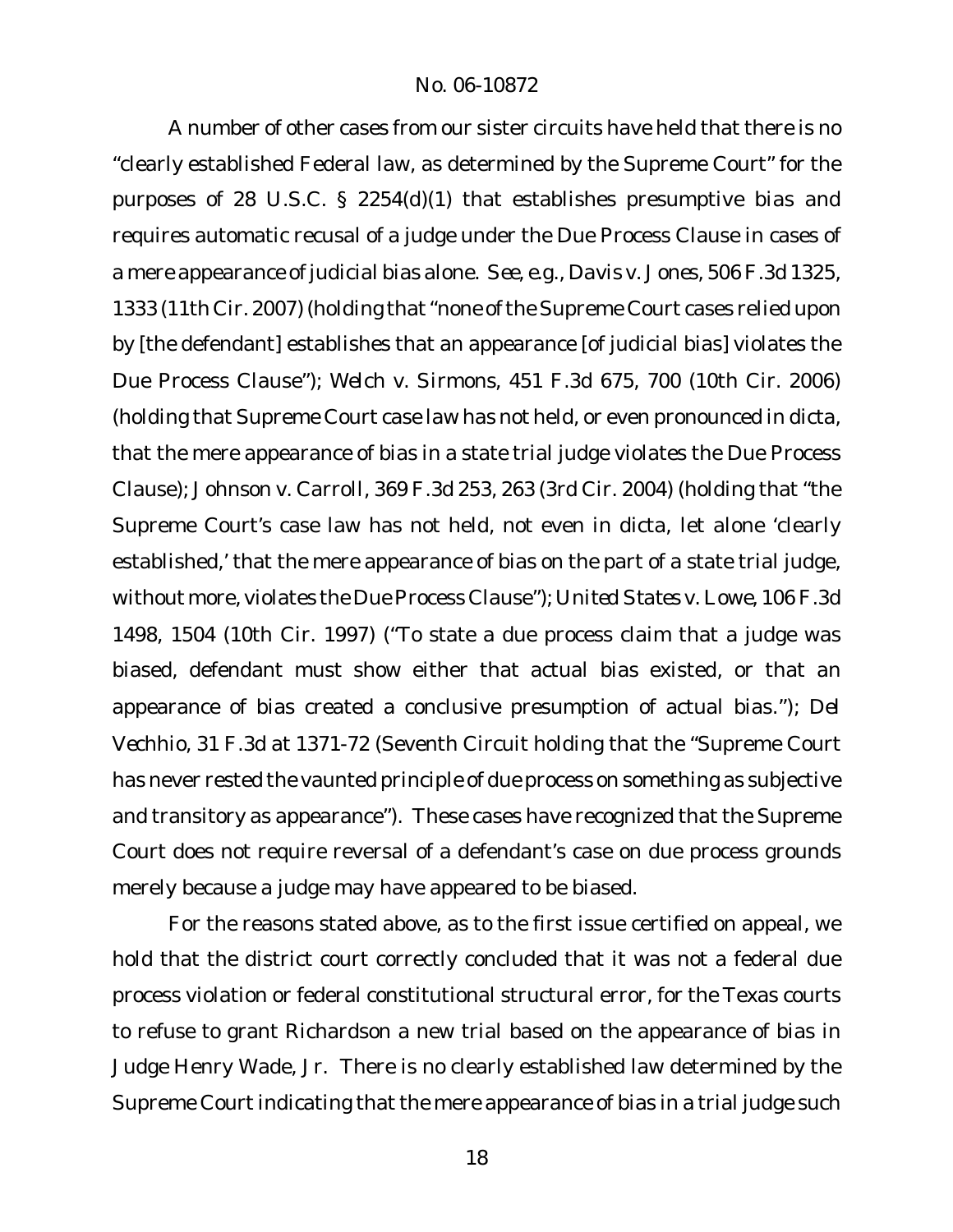as to mandate recusal under state law constitutes a violation of the Due Process Clause, and requires automatic reversal in a case like Richardson's. Therefore, the Texas courts' decisions denying Richardson relief on his judicial recusal claim were not "contrary to," and did not involve an "unreasonable application of[] clearly established Federal law, as determined by the Supreme Court." 28 U.S.C. § 2254(d)(1).

*C. Deference to the Texas Court of Appeals*

Richardson asks this court to defer to the Texas appellate court's finding that Judge Henry Wade, Jr. should have been recused under Texas law because "the undisputed evidence" showed that "a reasonable member of the public, knowing all the circumstances involved, would have questions or doubts as to the impartiality of the trial judge." Richardson, 83 S.W.3d at 358-59. He argues that the district court failed to recognize that this "finding" by the state appellate court necessarily included a finding of a due process violation. However, the Texas Court of Appeals in *Richardson* based its recusal holding entirely on "undisputed facts," it made no finding on any disputed historical facts, and essentially simply made a legal determination, not a fact finding, that on those undisputed facts Texas law mandated recusal.

The Texas Court of Criminal Appeals has stated that bias "may be a ground for disqualification only when it is shown to be of such nature, and to such extent, as to deny the defendant due process of law." *Kemp v. State*, 846 S.W.2d 289, 305 (Tex. Crim. App. 1992) (*en banc*). Under *Kemp*, a state court deciding a recusal question based on bias "must decide whether the movant has provided facts sufficient to establish that a reasonable man, knowing all the circumstances involved, would harbor doubts as to the impartiality of the trial judge." *Id*. However, as we expressly said in *Couch*, the section 455 recusal standard (similar to the *Kemp* standard) of"where others would have reasonable cause to question the judge's impartiality" is "*more demanding* than that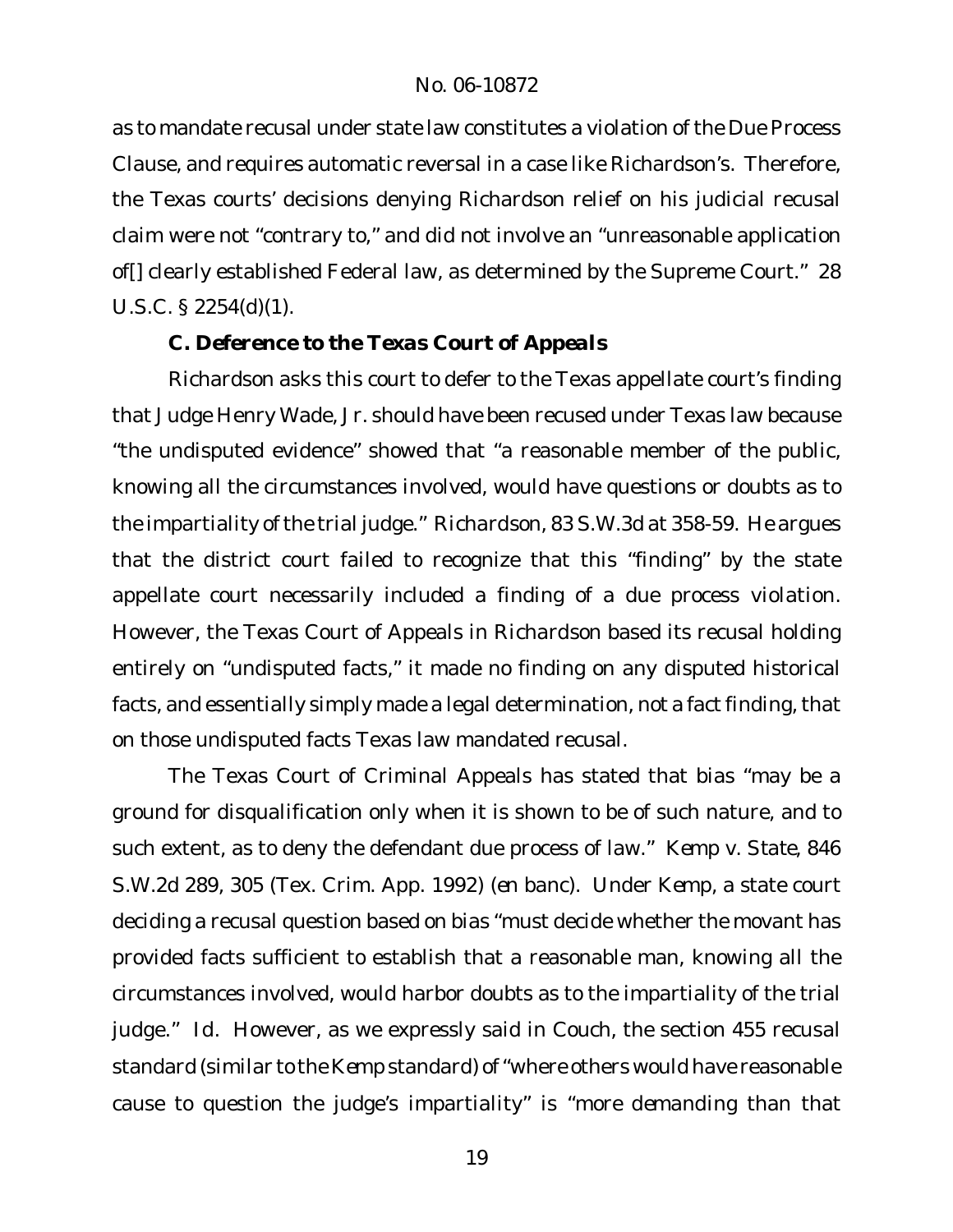imposed by the due process clause" which we described, relying on the Supreme Court's opinion in *Aetna*, as being "when a reasonable judge would find it necessary to do so." *Couch* at 82 (emphasis added).

The district court correctly concluded that it need not defer to the state court's decision because the due process standard differs from the recusal standard applied by the Texas appellate court. The state appellate court made the required determination under *Kemp*. *Richardson*, 83 S.W.3d at 358-59. However, this does not indicate that the state court also necessarily made a factual finding of a federal due process violation. As noted, the court merely made a determination of the legal consequence of the undisputed facts, not a factual finding. And, it expressly stated there was no finding of actual bias, prejudice or partiality. The Texas court of appeals did not mention the Due Process Clause of the federal constitution in its opinion, and did not apply a federal constitutional standard in determining whether Judge Henry Wade, Jr. should have been recused. As the state court applied a more demanding standard in its recusal holding than this court must apply in determining whether Richardson's federal due process rights were violated by Judge Henry Wade, Jr.'s having presided at the trial, we hold that as to the second issue certified on appeal, the decision of the Texas court of appeals did not necessarily include a *factual* finding of a federal due process violation, and that this court owes it no deference with respect to the federal due process claim.

Moreover, and in any event, our concern under section 2254(d) is with the actual facts determined by the state court and the "ultimate decision" of the state court, and not with "every jot of [their] reasoning." *Santellan*, 271 F.3d at 193, 194. We accept *all* the *facts* reflected in the Texas Court of Appeals' opinion in *Richardson* respecting Judge Henry Wade, Jr.'s relationship to, participation